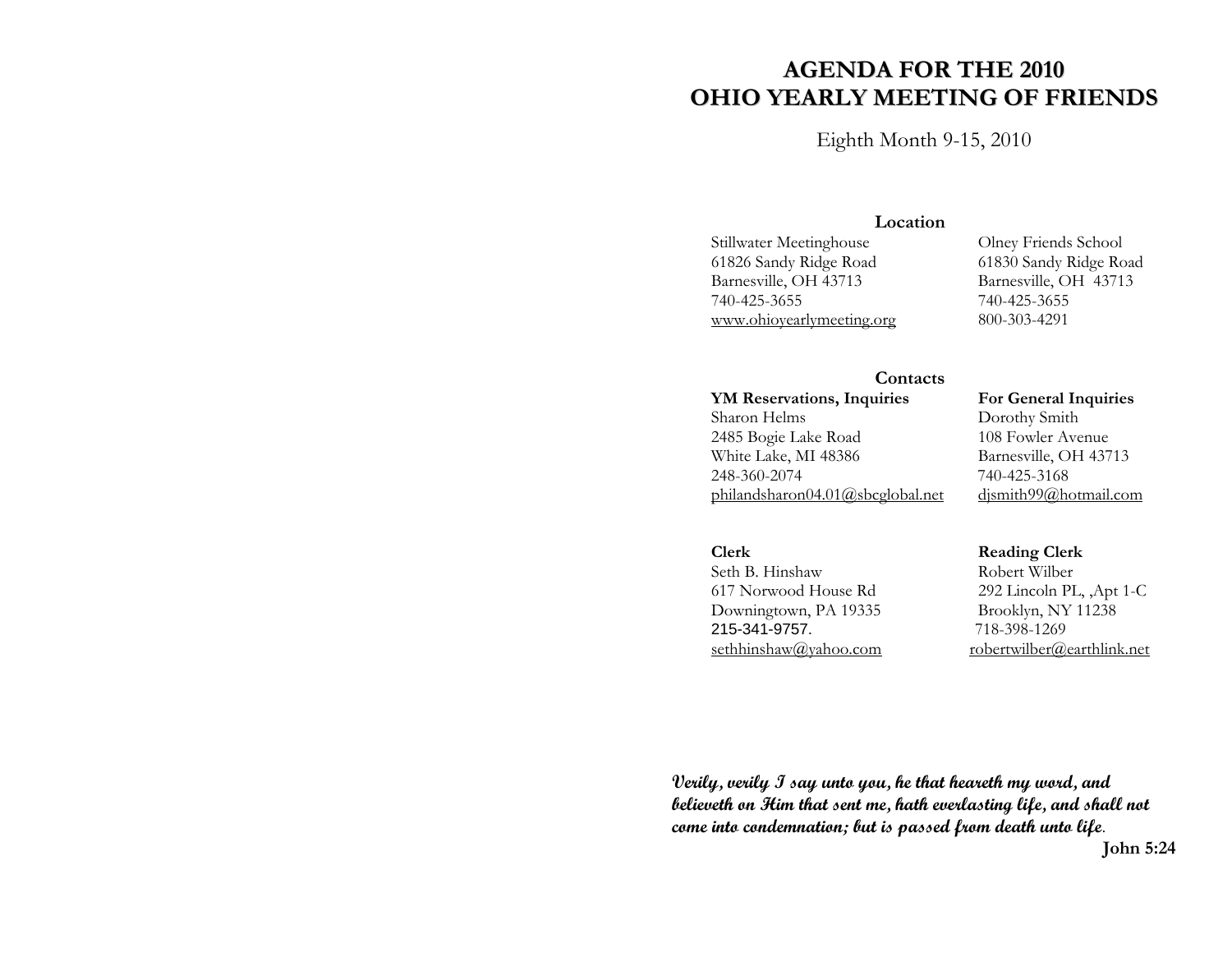# WELCOME TO VISITORS

We welcome visitors to join us in worshipping God in Spirit and in Truth, to participate in our fellowship, and to learn more about the way we experience the timeless message that Jesus Christ has come to teach His people Himself. It is our practice to limit speaking on business matters to members, except when a visitor feels clearly led by Christ to speak to the topic at hand.

## GETTING AROUND

Maps of the Olney Friends School campus and Meetinghouse grounds are available. All **business sessions** are in the Meetinghouse. M**eals** are in the Olney Dining Room (except supper 8/9 and breakfast 8/10 are at the Friends Center). Rooms for committees and programs are listed on the agenda and are located as follows:

#### In the **Olney Main Building:**

Lower level: Dining Room, Math Classroom, Biology Room First floor: Main Office, Collection Room, Parlor, & Seminar Room In the **Meetinghouse:** Kitchen, North Meeting & South Meeting Rooms

The **Activities Building** is the red building behind the Meetinghouse.

The **Friends Center** (Morlan Bldg.) is the first house on the right along the walk toward Olney from the Meetinghouse.

The **Chestnut Ridge Meetinghouse** is several miles south of Barnesville east of Rt. 800.

## PEOPLE AVAILABLE FOR HELP

#### **Facilities problems, rides between locations, information, etc.**

 Eunice Burkey, Sharon Helms, Elvina Krekler, Mary Alice Pino, Kevin Roberts, Shawna Roberts, Winifred Stratton(OYM Hospitality Committee) **Medical.** Conrad Lindes (physician); Jack Smith (pharmacist); JoMae Rockwell, Debora Taber (nurses)

**Agenda questions.** Susan Bailey, Susan Smith (conveners,Agenda Comte)

## OTHER INFORMATION

**Telephones** are in both dormitories, Olney's main hall, and the Meetinghouse kitchen. Cell phone coverage is spotty. The Internet may be accessed on Olney computers (Linux) in the school library. Softball, volleyball, basketball and tennis facilities are available; bring balls and racquets. Swimming and boating only by permission of Olney staff.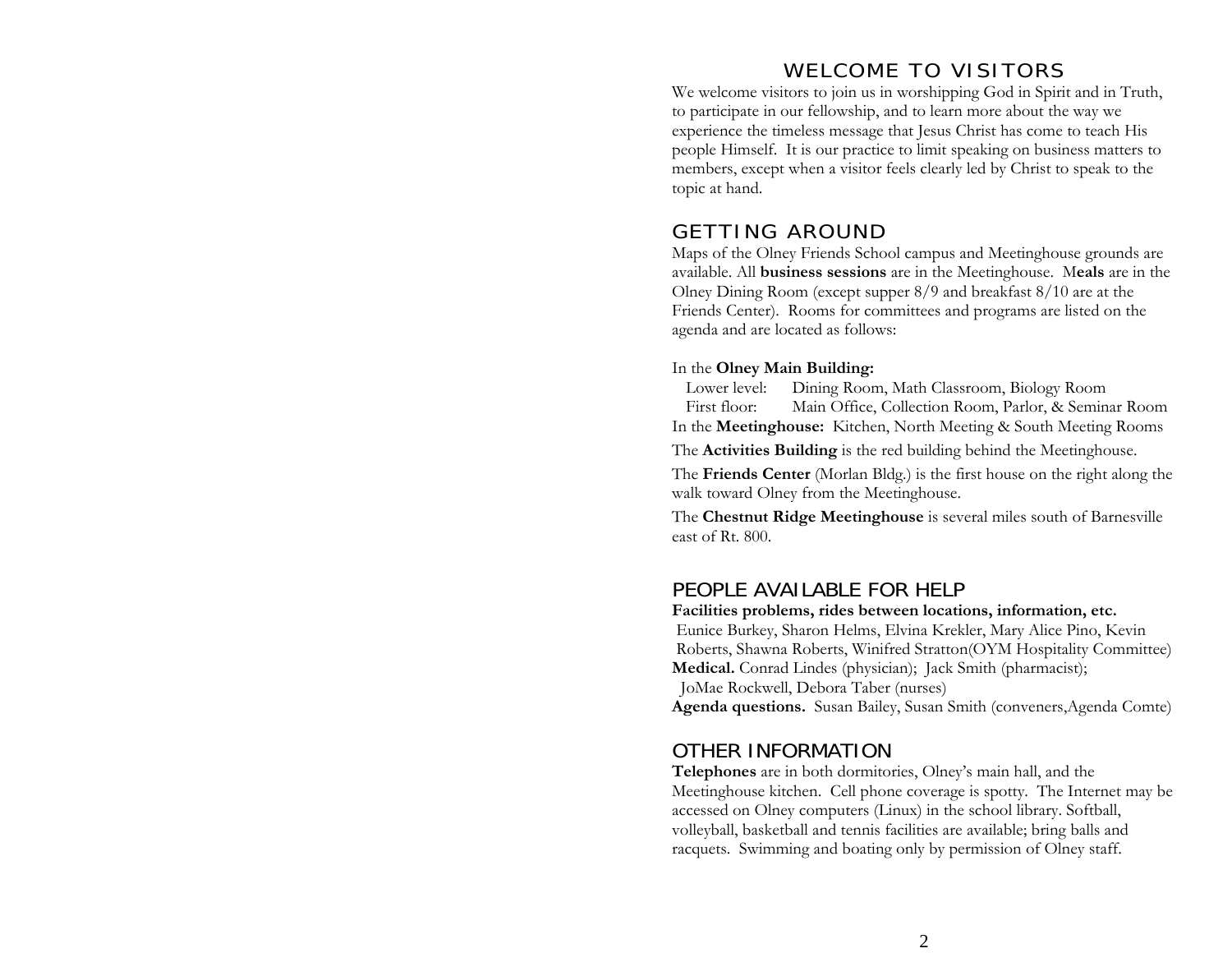## ACCOMMODATIONS DURING YEARLY MEETING Please note that changes instituted in 2008 continue.

Room and meal reservations will be handled by OYM members and **must be received by 7/26**. Send reservations and inquiries to Sharon Helms, 2485 Bogie Lake Road, White Lake, MI 48386. Phone: 248-360-2074. email (preferred): philandsharon04.01@sbcglobal.net. Stop at the Meetinghouse porch to get room assignments as soon as you arrive.

Rooms are available in the Olney School dormitories and Mary Davis Guest House (shared baths). Please bring your own linen to the dorm rooms; include a pillow, towel, washcloth, and soap, and, if you want, blanket(s), coat hangers, fan, reading lamp, and paper cups. Campers will be located near Stillwater Meetinghouse, with showers and toilet facilities nearby.

The fellowship of eating together is an important part of Yearly Meeting. Everyone is invited to join that fellowship in the Olney dining room, including Friends who wish to bring their own meals.

However, kitchen staff must have a final count 2 weeks prior to yearly meeting. We must pay for meals we have requested. Please sign up for meals with your room registration. Payment may be made with reservations if convenient. Please make checks payable to **OYM Agenda Committee**.

Payment for meals will be by **donation**. Friends who are able are asked to donate beyond the cost of meals (approx. \$6/adult; \$4/under 12) to assure that people who need to donate less can join in all meals. If you are in need of financial assistance, please indicate that information on your reservation so arrangements can be made.

## HOUSING RATES per PERSON per NIGHT:

|                                                                                                                | <b>ADULT</b>   | UNDER <sub>12</sub>                  |
|----------------------------------------------------------------------------------------------------------------|----------------|--------------------------------------|
| Olney School dorms                                                                                             | \$9.00         | Free                                 |
| Sleeping bag on floor in the dorms                                                                             | 5.00           | Free                                 |
| Guest House (linens provided)                                                                                  |                | \$25/room 1 person; \$35 more than 1 |
| Tent/Car Camping                                                                                               | 8.00 per site  |                                      |
| R.V., no water & power                                                                                         | 8.00 per site  |                                      |
| R.V., water & power                                                                                            | 10.00 per site |                                      |
| The complete the complete constituting from the complete three of constituting in the complete of the complete |                |                                      |

Linen can be made available for those with travel restrictions, upon request with reservation**.** 

**Please pay for rooms and meals at the Meetinghouse porch upon arrival, or send a check to Sharon Helms, payable to OYM Agenda Committee. RESERVATION DEADLINE 7/26/10.**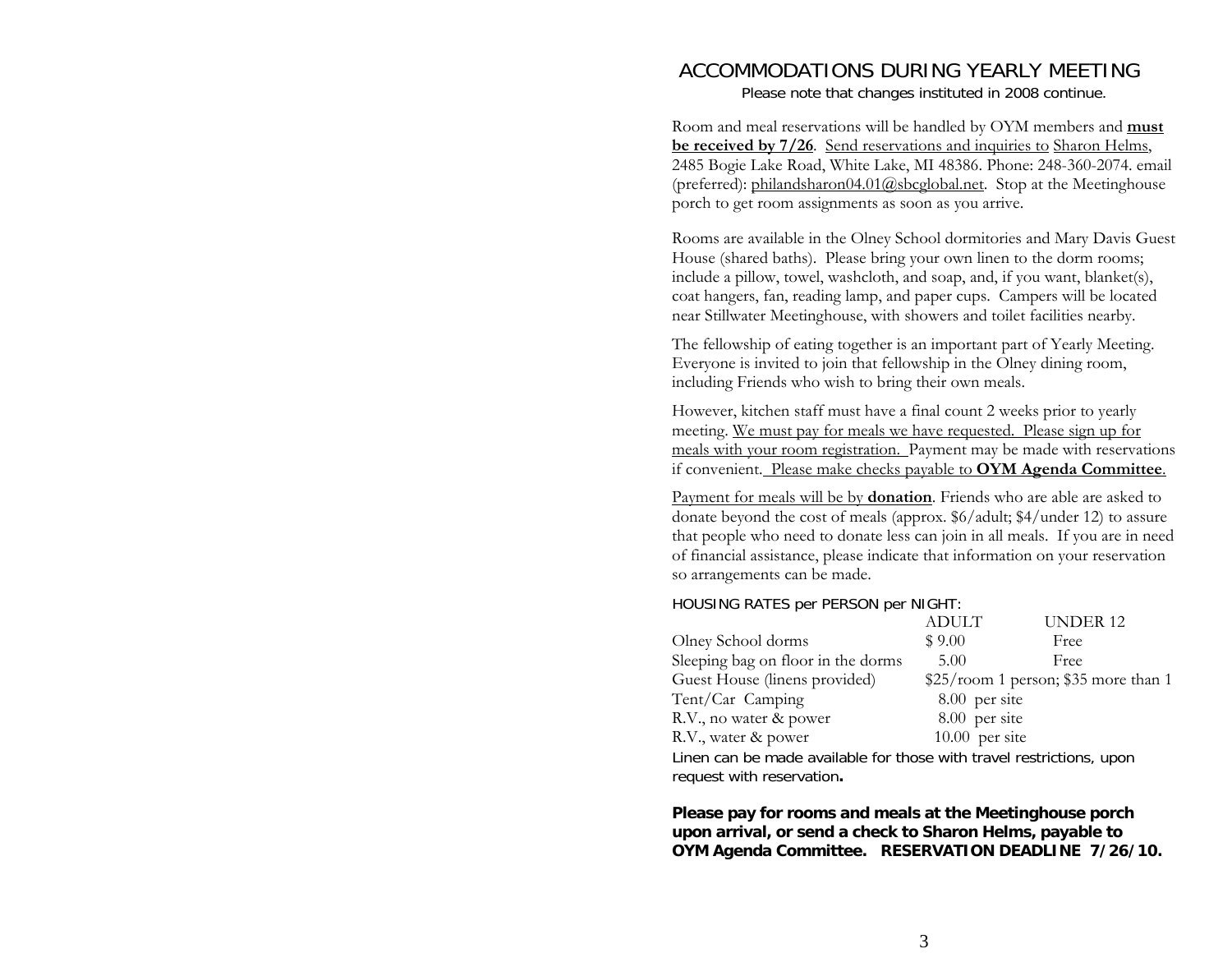# YOUNGER FRIENDS' PROGRAMS **Register all children by 7/26, for leaders' planning. See included registration form.**

NURSERY CARE during business sessions in the red Activities Building behind the Meetinghouse. 10:00 am to noon, and 2:00 to 4:00 pm. Parents must collect children by 10 minutes after close of business meeting.

JUNIOR YEARLY MEETING (grades 1 - 6) Gather with adults for first part of each business session; then meet in the Girls' Dorm basement.

YOUNG FRIENDS (grades 7 - 12) Gather with adults for first part of each business session; then meet in Rm 1, second floor, Olney Main Bldg.

# MORNING BIBLE READING (8:00 – 8:40 am)

As in meeting for worship, we gather and wait in the presence of Jesus Christ. At first people read their Bibles silently, from wherever they are led to start. (Extra Bibles are available.) As different people feel led to read passages aloud, they do so, without comment. Christ, who inspired the writers of the Scriptures, guides our reading and teaches as we listen to Him within us. See 2 Timothy 3:16.

# GATHERED MORNING PRAYER (8:45 – 9:30 am)

This is an opportunity to share prayer requests and to offer vocal prayer in response to those requests and for the corporate business and fellowship of yearly meeting.

# MORNING SHARING TIME (8:45 – 9:30 am)

This year these sessions are entitled "Ye Shall be Witnesses: Sharing our Faith and Community." We will have opportunity to discuss how we share with others our Friends understanding of Christ Jesus and His work, and how we can welcome people into our community both in person and in other ways. Luke 24: 46-48 offers the foundation for our discussions.

# TEA WITH LAST EVENING'S SPEAKER **(following afternoon business sessions on 5th & 6th**

**Days)** Enjoy some light refreshments, fellowship, and an opportunity to discuss with the previous evening's speaker and other interested Friends ideas that arose during last evening's presentation.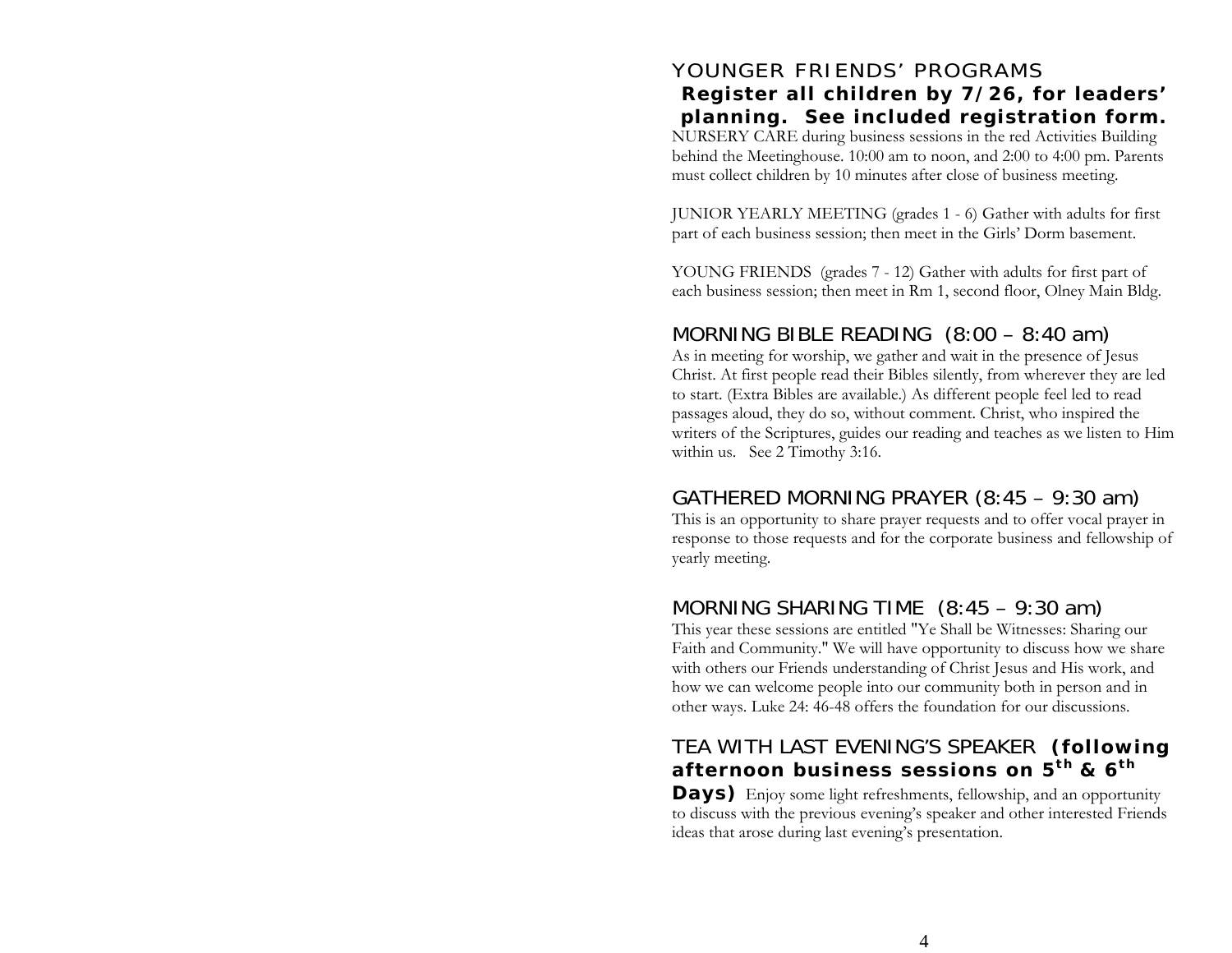# DEADLINE FOR RESERVATIONS 7/26/10

Please tear out this *half* page, complete the **bottom** of this page and the reverse side, and send it to:

> Sharon Helms 2485 Bogie Lake Road White Lake, MI 48386

248-360-2074; philandsharon04.01@sbcglobal.net

Note: Even if you do not need room reservations, please complete and return the form if (a) you expect to eat any meals in the Olney Friends School dining room, and/or (b) your children will be in daycare, Junior Yearly Meeting, or Young Friends.

**Please write contact information here:** 

| NAME(S)<br>______________________________ |  |
|-------------------------------------------|--|
| PHONE (____)_____-_-___________           |  |
| <b>ADDRESS</b>                            |  |

**EMAIL\_\_\_\_\_\_\_\_\_\_\_\_\_\_\_\_\_\_\_\_\_\_\_\_\_\_\_\_\_\_\_\_\_\_\_** 

| <b>MONTHLY MEETING</b>                           |  |
|--------------------------------------------------|--|
| Yearly meeting if not OYM_<br>__________________ |  |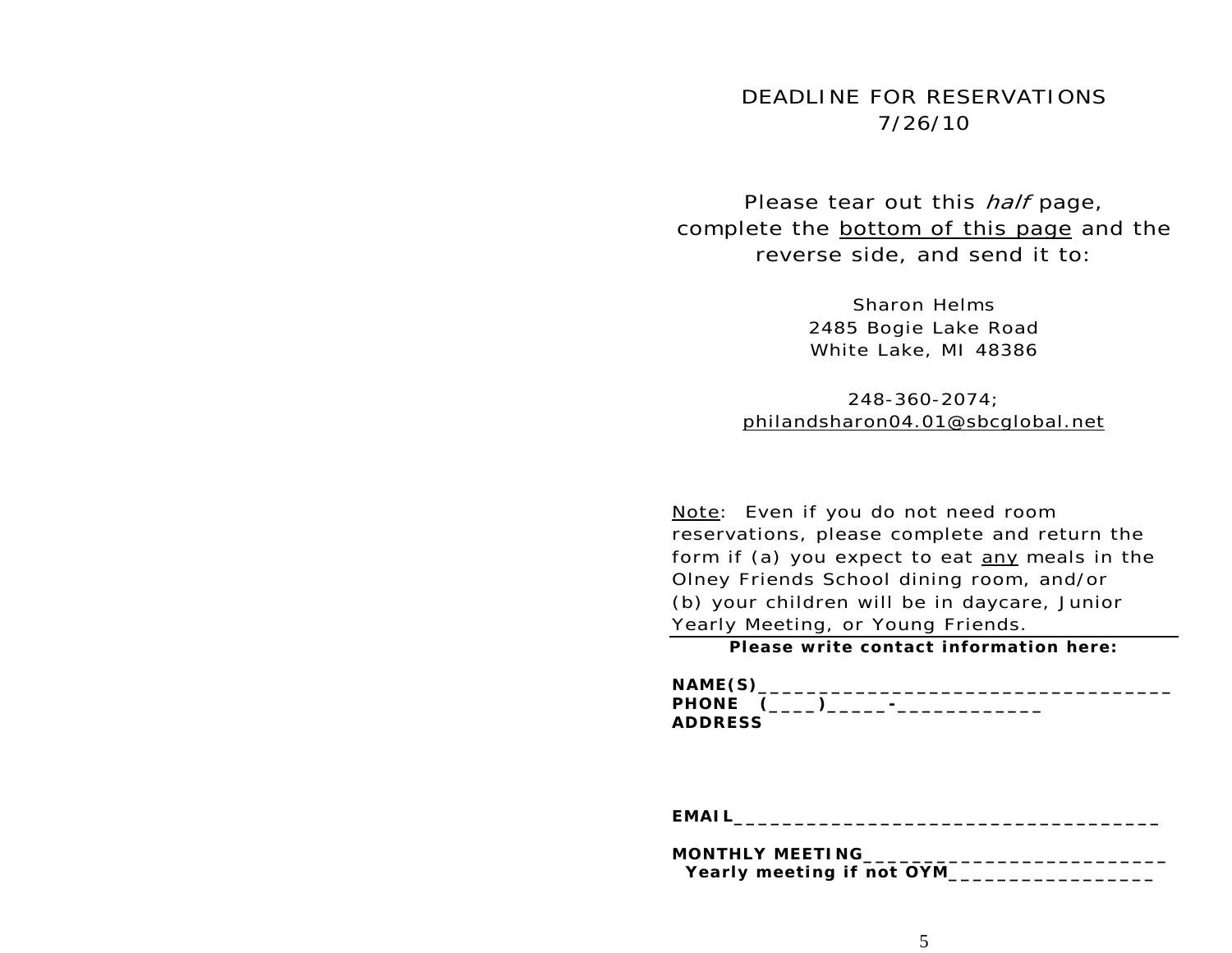#### RESERVATION DEADLINE 7/26/10 **Ohio Yearly Meeting Reservations Eighth Month 9-15, 2010**

| I (We) want reservations for _____ (# of) nights for (name of each person):                                                          |                                                                                                                                                                                                                                                                                                                                                                                             |   |                          |                      |                                                                                                                       |      |      |
|--------------------------------------------------------------------------------------------------------------------------------------|---------------------------------------------------------------------------------------------------------------------------------------------------------------------------------------------------------------------------------------------------------------------------------------------------------------------------------------------------------------------------------------------|---|--------------------------|----------------------|-----------------------------------------------------------------------------------------------------------------------|------|------|
| See prices on pg. 3, above.<br>Mary Davis Guest House (limited number of rooms)<br>Dorm room – Own bedding and towels                |                                                                                                                                                                                                                                                                                                                                                                                             |   |                          |                      |                                                                                                                       |      |      |
| Campground: Tent____ RV/Hookup_____ RV/No Hookup ____                                                                                |                                                                                                                                                                                                                                                                                                                                                                                             |   |                          |                      |                                                                                                                       |      |      |
| Vegetarian diet: Yes____ No____                                                                                                      |                                                                                                                                                                                                                                                                                                                                                                                             |   |                          |                      |                                                                                                                       |      |      |
| Please indicate meals wanted in the Olney dining room by writing number<br>of persons on each line: (Meals with * at Friends Center) | 8/9                                                                                                                                                                                                                                                                                                                                                                                         |   |                          | $8/10$ $8/11$ $8/12$ | 8/13                                                                                                                  | 8/14 | 8/15 |
| <b>Breakfast</b>                                                                                                                     |                                                                                                                                                                                                                                                                                                                                                                                             |   | $\overline{\phantom{0}}$ |                      |                                                                                                                       |      |      |
| Lunch                                                                                                                                |                                                                                                                                                                                                                                                                                                                                                                                             |   |                          |                      |                                                                                                                       |      |      |
| Supper                                                                                                                               | $\begin{picture}(20,20) \put(0,0){\dashbox{0.5}(5,0){ }} \put(15,0){\circle{10}} \put(15,0){\circle{10}} \put(15,0){\circle{10}} \put(15,0){\circle{10}} \put(15,0){\circle{10}} \put(15,0){\circle{10}} \put(15,0){\circle{10}} \put(15,0){\circle{10}} \put(15,0){\circle{10}} \put(15,0){\circle{10}} \put(15,0){\circle{10}} \put(15,0){\circle{10}} \put(15,0){\circle{10}} \put(15,0$ |   |                          |                      |                                                                                                                       |      |      |
|                                                                                                                                      |                                                                                                                                                                                                                                                                                                                                                                                             |   |                          |                      |                                                                                                                       |      |      |
| <b>Nursery</b><br>$10:00 - 12:00$ W Th F S                                                                                           | Circle                                                                                                                                                                                                                                                                                                                                                                                      |   |                          |                      | <b>Names &amp; Ages</b><br><u> 1989 - Andrea Stadt Britain, marwolaeth a bh</u>                                       |      |      |
| 2:00 - 4:00 T W Th F                                                                                                                 |                                                                                                                                                                                                                                                                                                                                                                                             |   |                          |                      | <u> 1990 - Jan Stein Berlin, amerikansk politik</u>                                                                   |      |      |
| <u>Junier Yearly Meeting</u><br>$10:00 - 12:00$                                                                                      | W Th F                                                                                                                                                                                                                                                                                                                                                                                      | S |                          |                      | <u> 1989 - Johann Harry Harry Harry Harry Harry Harry Harry Harry Harry Harry Harry Harry Harry Harry Harry Harry</u> |      |      |
| 2:00 - 4:00 T W Th F                                                                                                                 |                                                                                                                                                                                                                                                                                                                                                                                             | S |                          |                      | <u> 1980 - Andrea Andrew Maria (b. 1980)</u>                                                                          |      |      |
| <u>Voung Friends</u><br>$10:00 - 12:00$                                                                                              | W Th F                                                                                                                                                                                                                                                                                                                                                                                      | S |                          |                      |                                                                                                                       |      |      |
| 2:00 - 4:00 T W Th F                                                                                                                 |                                                                                                                                                                                                                                                                                                                                                                                             | S |                          |                      |                                                                                                                       |      |      |
| Please help me with car transportation between OYM locations.                                                                        |                                                                                                                                                                                                                                                                                                                                                                                             |   |                          |                      |                                                                                                                       |      |      |
| I (and my vehicle) can be available to transport Friends during YM.                                                                  |                                                                                                                                                                                                                                                                                                                                                                                             |   |                          |                      |                                                                                                                       |      |      |
| Signed                                                                                                                               |                                                                                                                                                                                                                                                                                                                                                                                             |   |                          |                      |                                                                                                                       |      |      |

(Please complete address and phone information on reverse side.)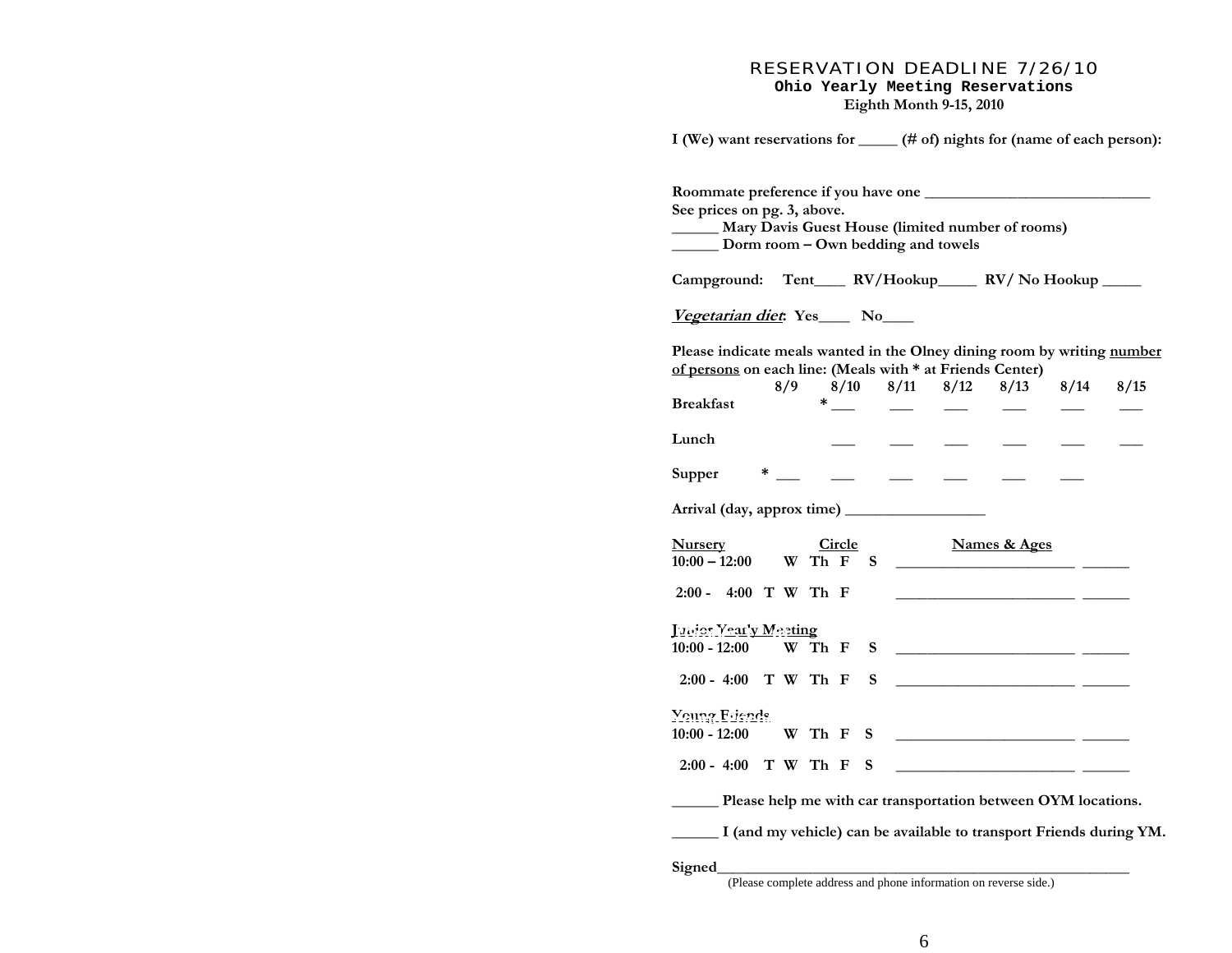# YEARLY MEETING SCHEDULE (8/9-8/15)

| SECOND DAY, EIGHTH MONTH 9 |                                                          |  |  |
|----------------------------|----------------------------------------------------------|--|--|
| $1:00 \text{ pm}$          | OYM Property Trustees (Meetinghouse Kitchen)             |  |  |
| $3:00 \text{ pm}$          | Coordinate & Support Outreach Committee (Friends Center) |  |  |
| $6:00 \text{ pm}$          | Supper (Friends Center)                                  |  |  |
| $7:30$ pm                  | Meeting for Worship (Meetinghouse)                       |  |  |
|                            |                                                          |  |  |

| THIRD DAY, EIGHTH MONTH 10                     |                                                                                                                                                                                                                                                                                                      |               |                    |                                        |
|------------------------------------------------|------------------------------------------------------------------------------------------------------------------------------------------------------------------------------------------------------------------------------------------------------------------------------------------------------|---------------|--------------------|----------------------------------------|
| $7:30$ am<br><b>Breakfast</b> (Friends Center) |                                                                                                                                                                                                                                                                                                      |               |                    |                                        |
| 8:15 am                                        | Bible reading (Collection Room)                                                                                                                                                                                                                                                                      |               |                    |                                        |
| $9:30 \text{ am}$                              | OYM Meeting for Ministry & Oversight (Meetinghouse)                                                                                                                                                                                                                                                  |               |                    |                                        |
| Rise of<br>M&O                                 | Wider Fellowship of Conservative Friends Committee<br>(Meetinghouse Kitchen)                                                                                                                                                                                                                         |               |                    |                                        |
| 12:15 pm                                       | Dinner                                                                                                                                                                                                                                                                                               |               |                    |                                        |
| $12:50 \text{ pm}$                             | Document Committee<br>Nominating Committee<br>(Seminar Room)<br>(Parlor)                                                                                                                                                                                                                             |               |                    |                                        |
| $2:00 \text{ pm}$                              | Young Friends & Jr. Yearly Meeting gather with adults at first<br>part of business session.<br>(Meetinghouse)                                                                                                                                                                                        |               |                    |                                        |
| $2:00$ pm -<br>$4:00 \text{ pm}$               | <b>OPENING SESSION OF OHIO YEARLY MEETING</b><br>Meeting for worship<br>Opening minute<br>Report from each Quarterly Meeting<br>Welcome to visitors<br>Treasurer's Report<br>Appoint Audit & Budget members to serve in 2010-11<br><b>OYM Property Trustees report</b><br>Summary answers to Queries |               |                    |                                        |
| Rise of bus.<br>meeting                        | CE Camp Cmte<br>(Mtghse. Kitchen)                                                                                                                                                                                                                                                                    | Memorial Cmte | (North Meetinghse) | Friends Center Cmt<br>(Friends Center) |
| $6:00 \text{ pm}$                              | Supper                                                                                                                                                                                                                                                                                               |               |                    |                                        |
| $6:40 \text{ pm}$                              | Quarterly Meeting reps to Yearly Meeting (Seminar Room)                                                                                                                                                                                                                                              |               |                    |                                        |
| $7:30 \text{ pm}$                              | "Gems in the Old Testament, Paul's letters, and Revelation"<br>Susan Smith, Seth Hinshaw, and Arthur Berk, OYM<br>members. (Collection Room)                                                                                                                                                         |               |                    |                                        |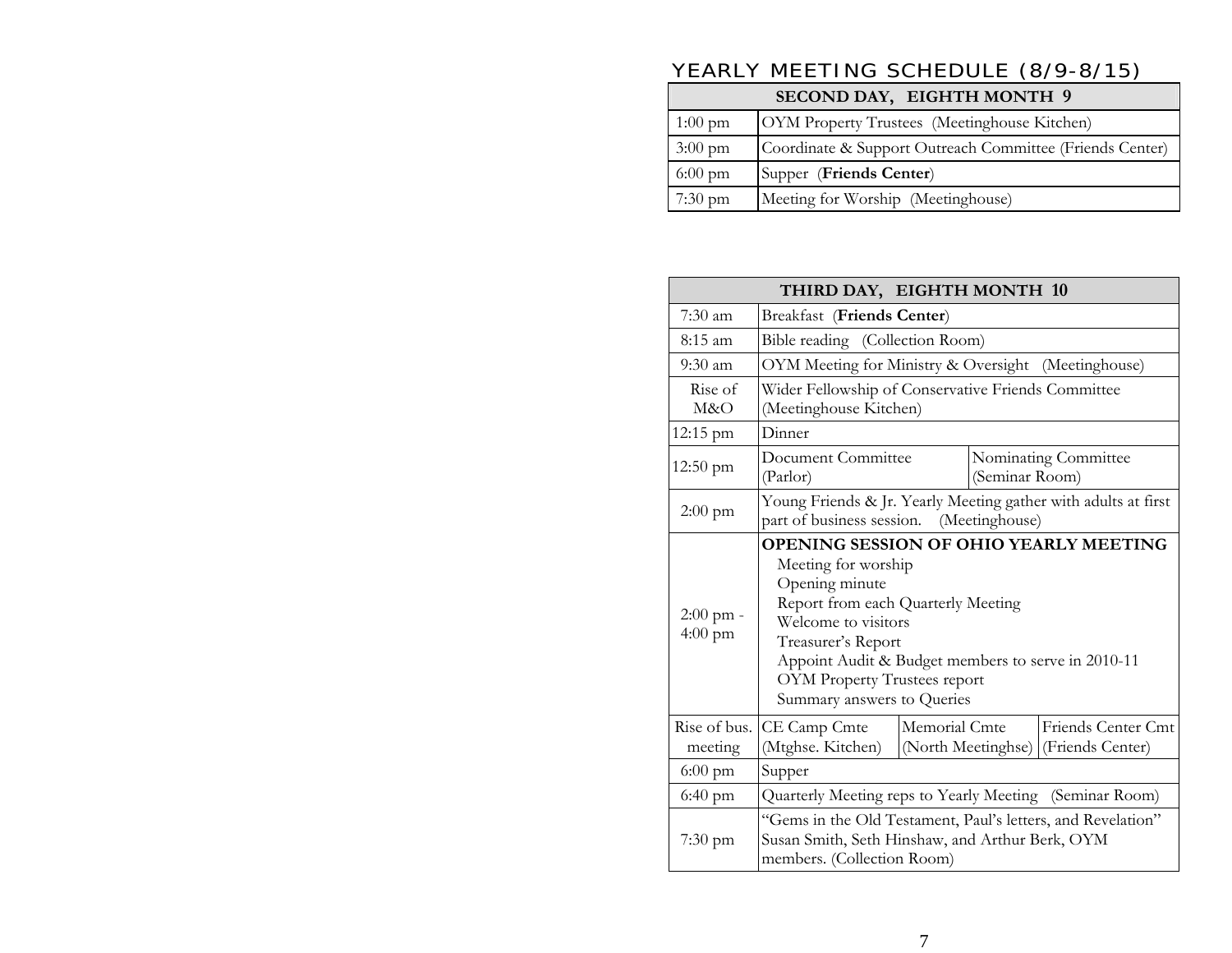| FOURTH DAY, EIGHTH MONTH 11      |                                                                                                                                                                                                                                                                                          |  |  |
|----------------------------------|------------------------------------------------------------------------------------------------------------------------------------------------------------------------------------------------------------------------------------------------------------------------------------------|--|--|
| $7:30$ am                        | <b>Breakfast</b>                                                                                                                                                                                                                                                                         |  |  |
|                                  | 8 - 8:40 am Bible reading (Collection Room)                                                                                                                                                                                                                                              |  |  |
| 8:45 am -<br>$9:30$ am           | Morning Sharing about reaching<br>Gather for Prayer<br>out to others (Seminar Room)<br>(Parlor)                                                                                                                                                                                          |  |  |
| $10:00$ am                       | Young Friends & Jr. Yearly Meeting gather with adults at first<br>part of business session. (Meetinghouse)                                                                                                                                                                               |  |  |
| 10:00 am -<br>$12:00 \text{ pm}$ | <b>BUSINESS SESSION OF OHIO YEARLY MEETING</b><br>Meeting for worship<br>Document Committee report<br>Membership report<br>Custodians of Records report<br>Travel Fund report<br>Summaries to Queries (cont.)                                                                            |  |  |
| 12:15 pm                         | (Epistle Committee organize over dinner)<br>Dinner                                                                                                                                                                                                                                       |  |  |
| 12:50 pm                         | Peace & H.R. Cmte (Parlor) Book & C.L. Cmte (Seminar Rm)                                                                                                                                                                                                                                 |  |  |
| $2:00$ pm                        | Young Friends & Jr. Yearly Meeting gather with adults at first<br>part of business session. (Meetinghouse)                                                                                                                                                                               |  |  |
| 2:00 pm -<br>$4:30 \text{ pm}$   | <b>BUSINESS SESSION OF OHIO YEARLY MEETING</b><br>Meeting for worship (Meetinghouse)<br>Walton Home report (Meetinghouse)<br>Walton Home Corporation meeting and open house<br>All OYM members are members of the corporation and<br>(Dining Room at Walton Home)<br>should participate. |  |  |
| 5:15 pm.                         | Meet with our rep's to FWCC, FCNL (Seminar Rm.)                                                                                                                                                                                                                                          |  |  |
| $6:00 \text{ pm}$                | Supper                                                                                                                                                                                                                                                                                   |  |  |
| $6:30$ pm                        | Financing Educational Concerns Committee (Parlor)                                                                                                                                                                                                                                        |  |  |
| $7:30 \text{ pm}$                | "Growing in 'Silence'--One Perspective on Sharing our Faith"<br>Thomas Rockwell, lifelong OYM member and clerk of<br>Stillwater Monthly Meeting. (Collection Room)                                                                                                                       |  |  |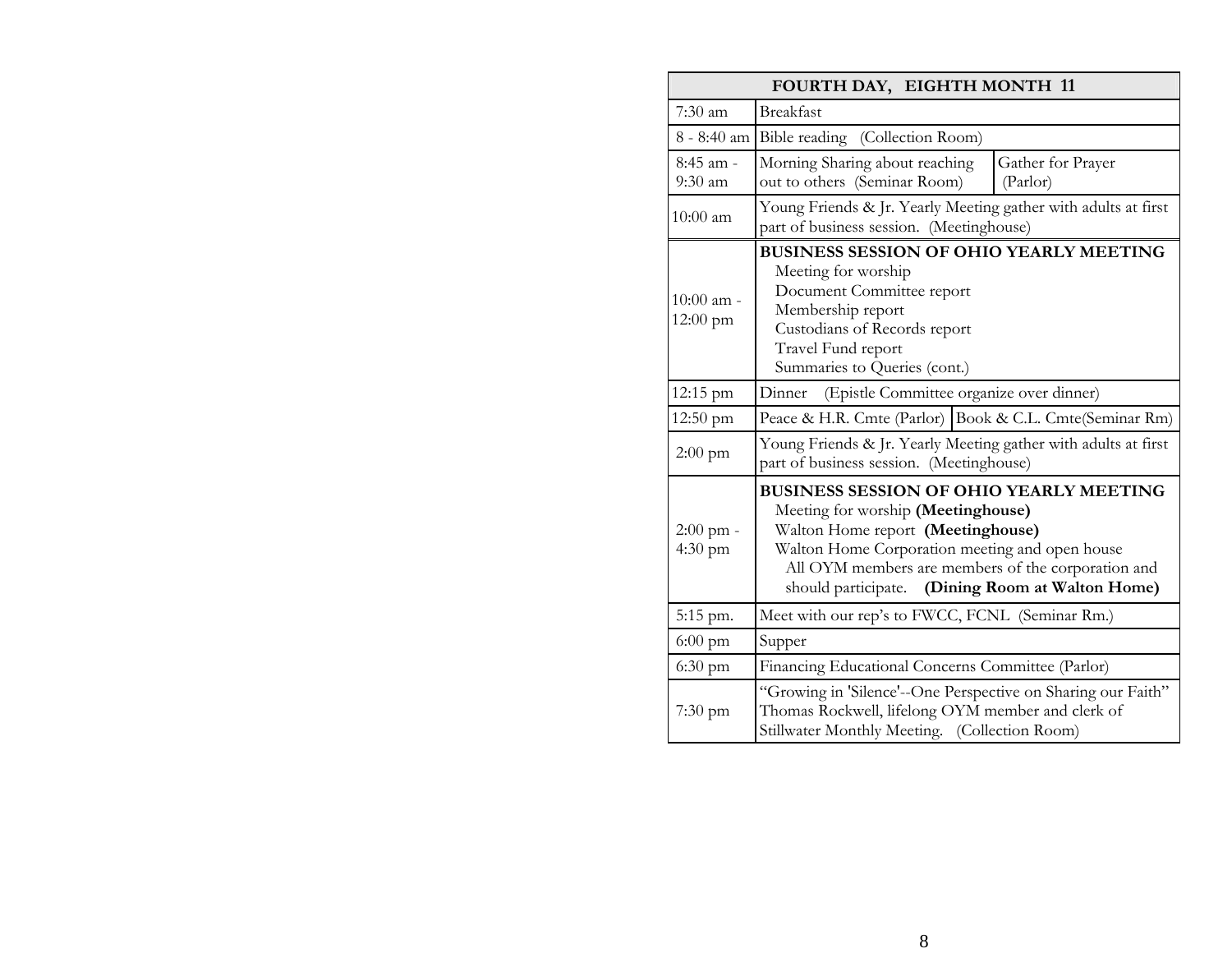| FIFTH DAY, EIGHTH MONTH 12 |                                                                                                                                                                                                                                                                                                         |  |  |  |
|----------------------------|---------------------------------------------------------------------------------------------------------------------------------------------------------------------------------------------------------------------------------------------------------------------------------------------------------|--|--|--|
| 7:30 am                    | <b>Breakfast</b>                                                                                                                                                                                                                                                                                        |  |  |  |
| 8:00 am                    | Ministry and Oversight (Meetinghouse, South Meeting Rm)                                                                                                                                                                                                                                                 |  |  |  |
|                            | 8-8:40 am Bible reading (Collection Room)                                                                                                                                                                                                                                                               |  |  |  |
| 8:45 am -<br>$9:30$ am     | Morning Sharing about reaching<br>Gather for Prayer<br>out to others (Seminar Room).<br>(Parlor)                                                                                                                                                                                                        |  |  |  |
| $10:00$ am                 | Young Friends & Jr. Yearly Meeting gather with adults at first<br>part of business session. (Meetinghouse)                                                                                                                                                                                              |  |  |  |
| 10:00 am -<br>12:00 pm     | <b>BUSINESS SESSION OF OHIO YEARLY MEETING</b><br>Meeting for worship<br>Christian Education Camp report<br>Summary answers to Administrative Queries<br>Friends Center Committee report<br>Book and Children's Literature Committee report<br>Memorial Committee report                                |  |  |  |
| 12:15 pm                   | Dinner                                                                                                                                                                                                                                                                                                  |  |  |  |
| 12:50 pm                   | Nominating Committee (Seminar Room)                                                                                                                                                                                                                                                                     |  |  |  |
| $2:00$ pm                  | Young Friends & Jr. Yearly Meeting gather with adults at first<br>part of business session. (Meetinghouse)                                                                                                                                                                                              |  |  |  |
| 2:00 pm -<br>$4:00$ pm     | <b>BUSINESS SESSION OF OHIO YEARLY MEETING:</b><br>Meeting for worship<br>Peace and Human Relations Committee report,<br>including report of FWCC and FCNL meetings<br><b>Fiduciary Trustees report</b><br>Financing Education Committee report<br>Report on Plummer House                              |  |  |  |
| Rise of bus.<br>meeting    | Tea with Last Evening's Speaker, Thomas Rockwell<br>(Friends Center)                                                                                                                                                                                                                                    |  |  |  |
| $5:00$ pm                  | Historical Committee - North Room, Meetinghouse                                                                                                                                                                                                                                                         |  |  |  |
| $6:00$ pm                  | Supper                                                                                                                                                                                                                                                                                                  |  |  |  |
| $6:40$ pm                  | Epistle Committee (Parlor)                                                                                                                                                                                                                                                                              |  |  |  |
| $7:30$ pm                  | "Holiness Today and its Part in Enriching our Spiritual Lives"<br>Carole Spencer, recorded minister Northwest YM and<br>associate professor of Christian Spirituality at ESR. Carole has<br>four adult sons and six grandchildren. She has just moved<br>from Oregon to Richmond, IN. (Collection Room) |  |  |  |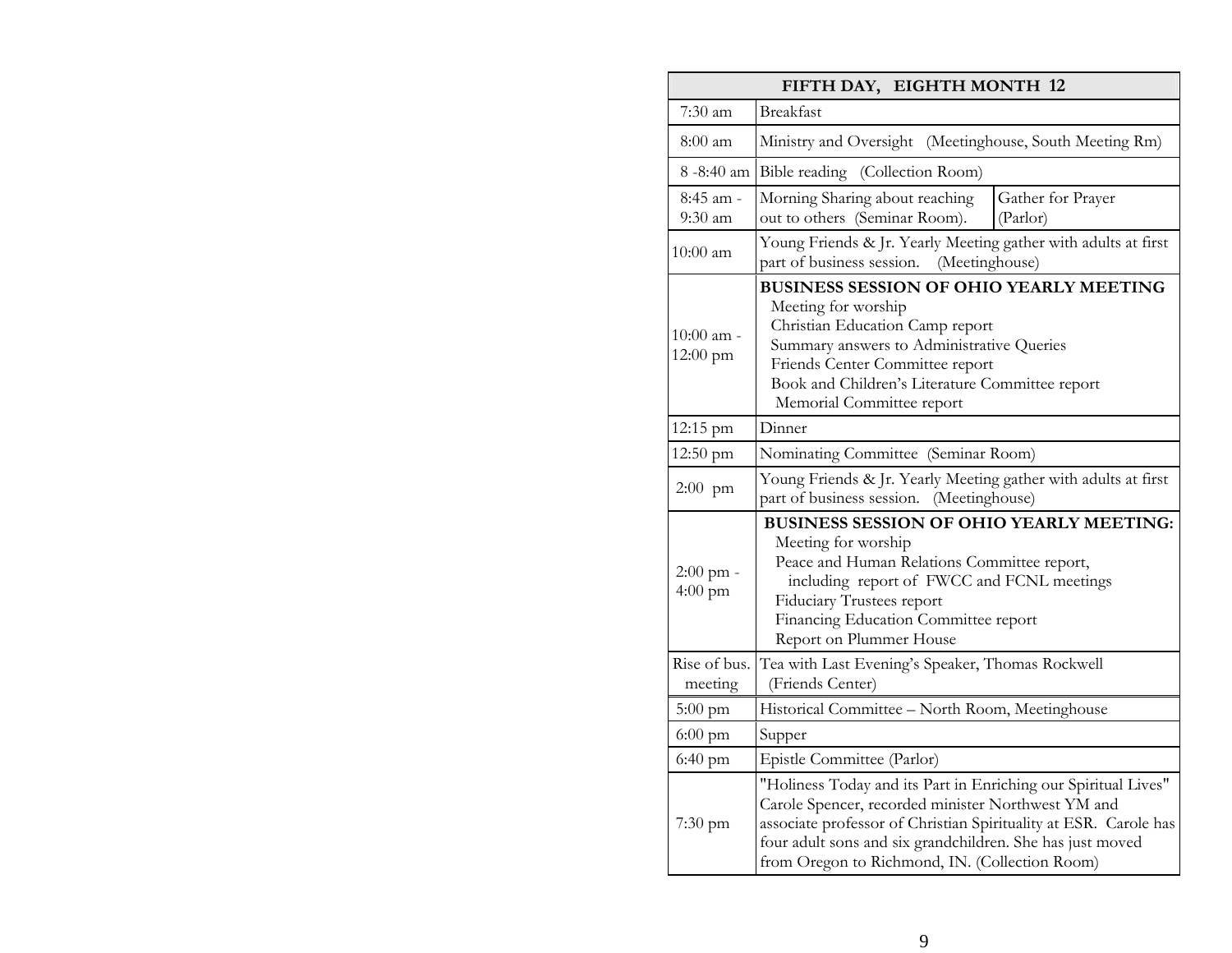| SIXTH DAY, EIGHTH MONTH 13                                          |                                                                |                   |  |
|---------------------------------------------------------------------|----------------------------------------------------------------|-------------------|--|
| $7:30$ am                                                           | <b>Breakfast</b>                                               |                   |  |
| $8-8:40$ am                                                         | Bible reading (Collection Room)                                |                   |  |
| 8:45 am --                                                          | Morning Sharing about reaching                                 | Gather for Prayer |  |
| $9:30$ am                                                           | out to others (Seminar Room)                                   | (Parlor)          |  |
| $10:00$ am                                                          | Young Friends & Jr. Yearly Meeting gather with adults at first |                   |  |
|                                                                     | part of business session. (Meetinghouse)                       |                   |  |
|                                                                     | <b>BUSINESS SESSION OF OHIO YEARLY MEETING</b>                 |                   |  |
| $10:00$ am -                                                        | Meeting for worship                                            |                   |  |
| $12:00 \text{ pm}$                                                  | Nominating Committee report                                    |                   |  |
|                                                                     | Representative Meeting minutes (review for approval)           |                   |  |
|                                                                     | Query Revision Committee report                                |                   |  |
|                                                                     | Epistle Committee report                                       |                   |  |
| 12:15 pm                                                            | Dinner                                                         |                   |  |
| $2:00 \text{ pm}$                                                   | Young Friends & Jr. Yearly Meeting gather with adults at first |                   |  |
|                                                                     | part of business session. (Meetinghouse)                       |                   |  |
|                                                                     | <b>BUSINESS SESSION OF OHIO YEARLY MEETING</b>                 |                   |  |
|                                                                     | Ministry and Oversight report                                  |                   |  |
|                                                                     | Historical Committee report                                    |                   |  |
| Wider Fellowship of Cons. Friends Committee report<br>$2:00$ pm $-$ |                                                                |                   |  |
| $4:00$ pm                                                           | Committee to Coordinate and Support Outreach report            |                   |  |
|                                                                     | Hostess Fund and Monteverde School Fund reports                |                   |  |
|                                                                     | Other business                                                 |                   |  |
|                                                                     |                                                                |                   |  |
|                                                                     |                                                                |                   |  |
| Rise of                                                             | Tea with Last Evening's Speaker, Carole Spencer                |                   |  |
| bus. mtg.                                                           | (Friends Center)                                               |                   |  |
| $6:00 \text{ pm}$                                                   | Supper                                                         |                   |  |
| $7:30$ pm                                                           | Meeting for worship (Meetinghouse)                             |                   |  |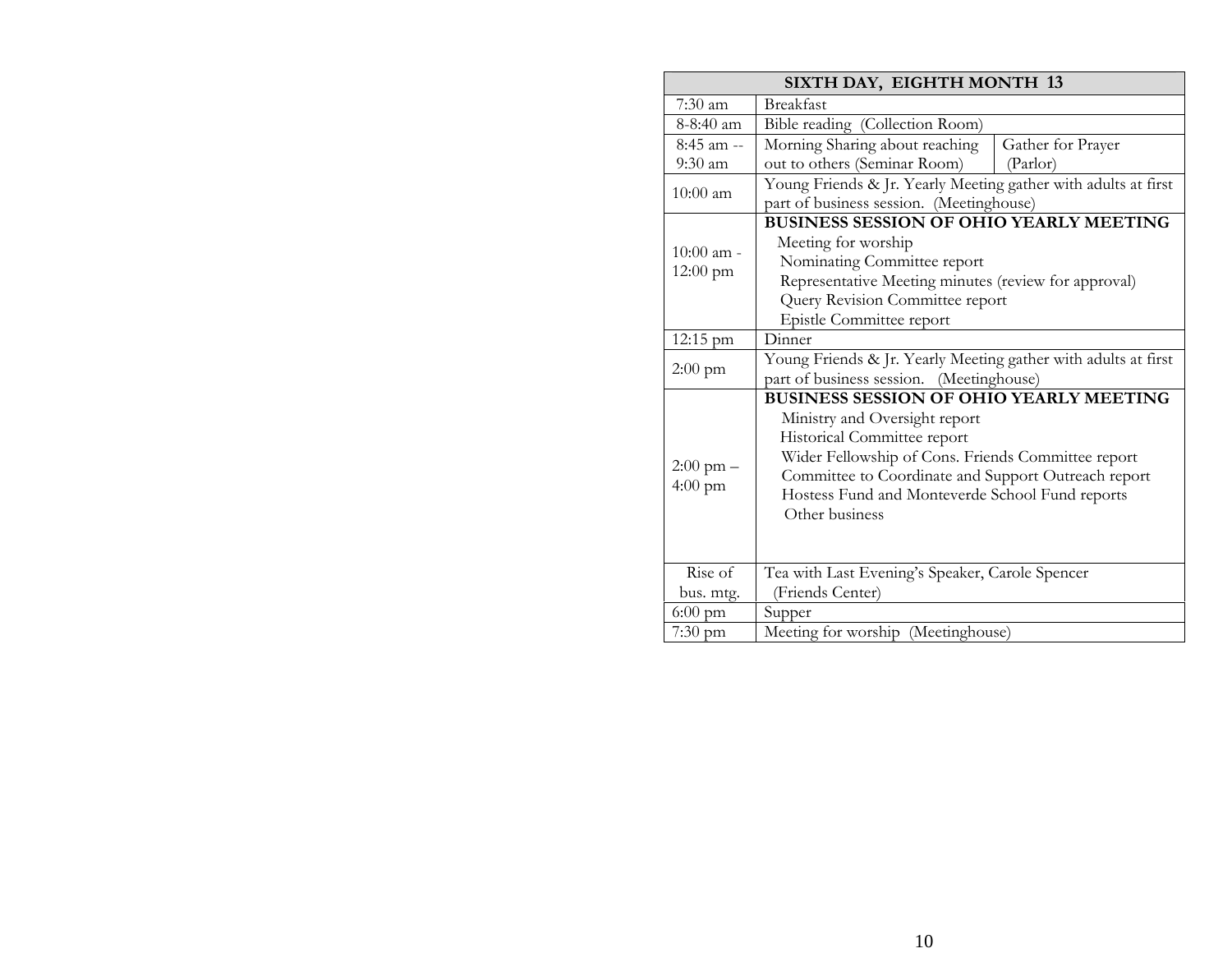| SEVENTH DAY, EIGHTH MONTH 14       |                                                                                                                                                                                                                                                            |  |  |  |
|------------------------------------|------------------------------------------------------------------------------------------------------------------------------------------------------------------------------------------------------------------------------------------------------------|--|--|--|
| $7:30$ am                          | <b>Breakfast</b>                                                                                                                                                                                                                                           |  |  |  |
| $8 - 8:40$ am                      | Bible reading (Collection Room)                                                                                                                                                                                                                            |  |  |  |
| $8:45$ am -<br>$9:30$ am           | Sharing about reaching out to<br>Gather for Prayer (Parlor)<br>others (Seminar Room)                                                                                                                                                                       |  |  |  |
| $10:00$ am                         | Young Friends & Jr. Yearly Meeting gather with adults at first<br>part of business session. (Meetinghouse)                                                                                                                                                 |  |  |  |
| $10:00$ am -<br>$12:00 \text{ pm}$ | <b>CONCLUDING BUSINESS SESSION</b><br>Meeting for worship<br>Junior Yearly Meeting report<br>Young Friends report<br>Audit & Budget Committee report<br>Other business<br>Quarterly Meeting Representative report<br>Concluding Minute                     |  |  |  |
| 12:15 pm                           | Lunch                                                                                                                                                                                                                                                      |  |  |  |
| $2:00$ pm -<br>$5:15$ pm           | Young Friends and Jr. Yearly Mtg.<br>Time for fellowship,<br>(places TBA by leaders)<br>recreation, visiting                                                                                                                                               |  |  |  |
| $5:30 \text{ pm}$                  | Family Night Supper and Fellowship:<br>All attenders are encouraged to share in a picnic covered<br>dish meal in front of the Main building. If you have not<br>paid for this meal, just bring a "covered dish" and your<br>own service, and join in free. |  |  |  |
| $7:30 \text{ pm}$                  | Presentations by Junior Yearly Meeting and Young Friends<br>followed by "My Semester in Costa Rica", Lily Rockwell.<br>(Collection Room)                                                                                                                   |  |  |  |

| FIRST DAY, EIGHTH MONTH 15 |                                          |                                                                               |  |
|----------------------------|------------------------------------------|-------------------------------------------------------------------------------|--|
| 7:45 am                    | <b>Breakfast</b>                         |                                                                               |  |
| $9:00 \text{ am}$          | Worship - Chestnut<br>Ridge Meetinghouse | Spiritual preparation and prayer for<br>the 10:30 meeting - Stillwater Mtghse |  |
| $10:30$ am                 | Meeting for Worship                      | (Stillwater Meetinghouse)                                                     |  |
| $12:15 \text{ pm}$         | Dinner                                   |                                                                               |  |